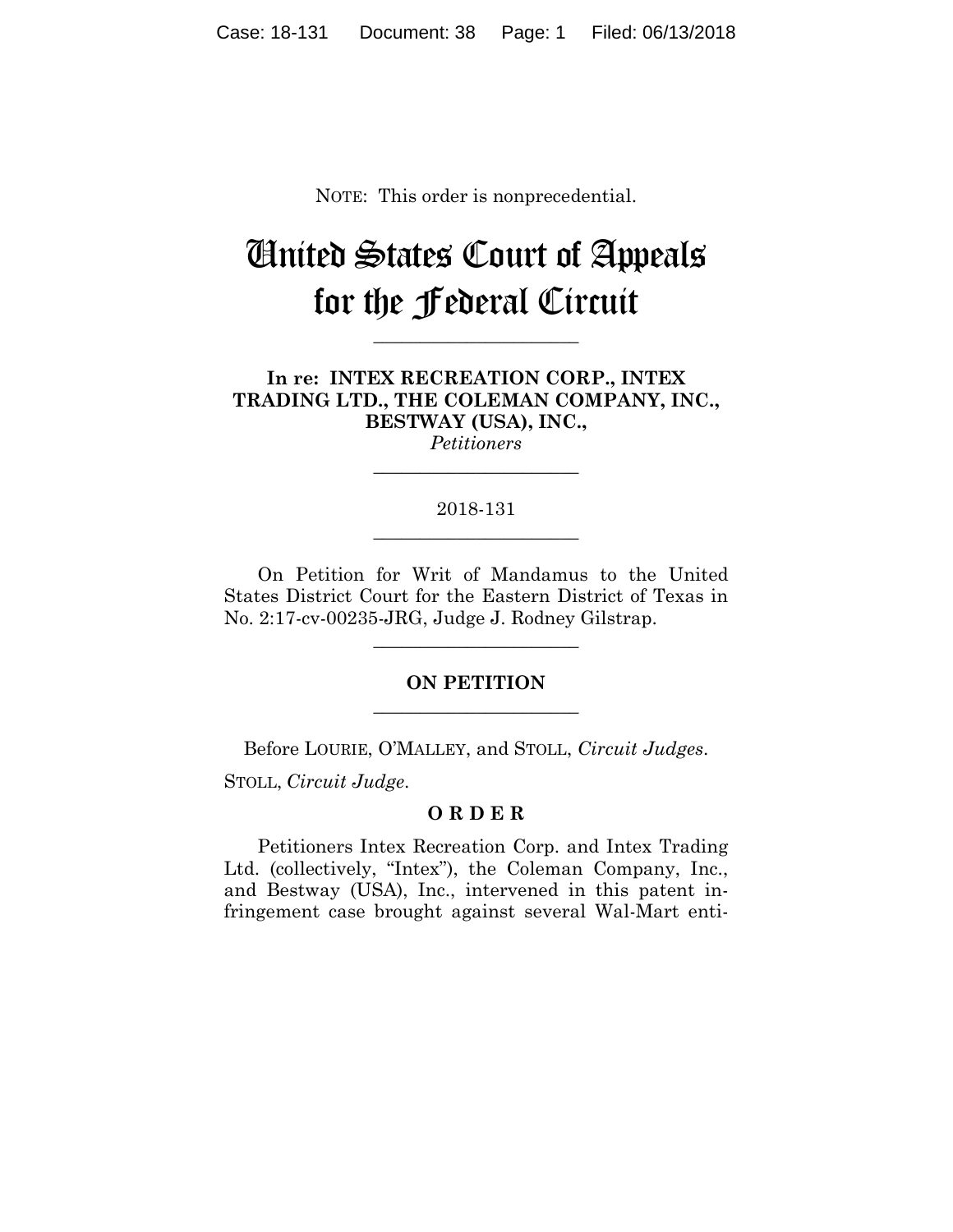ties (collectively, "Wal-Mart"1). They now seek a writ of mandamus directing the United States District Court for the Eastern District of Texas to grant their motions to transfer or, in the alternative, address the merits of their motions. We deny their petition.

## **BACKGROUND**

Petitioners manufacture air mattresses and airbed products and supply their products to Wal-Mart for resale. Petitioners contractually agreed to indemnify Wal-Mart against patent infringement claims relating to their supplied products.

In March 2017, Team Worldwide Corporation ("TWW") sued Wal-Mart in the Eastern District of Texas, alleging infringement of three TWW patents based on the importation, sale, and/or offers for sale of Petitioners' products as well as at least sixteen other brands of products supplied to Wal-Mart by other companies.

Petitioners subsequently moved to intervene as of right or with the district court's permission. In their motions, Petitioners argued that they were the "true defendants" in this suit against Wal-Mart because they designed and manufactured several of the accused products. Petitioners informed the district court that if it granted their motion, they would immediately seek to move for misjoinder, to sever the claims against Petitioners, and to transfer their respective claims to different district courts while staying proceedings in this case against Wal-Mart in the Eastern District of Texas.

In December 2017, the district court granted Petitioners' motions to intervene but stated that it was "puzzled"

1

<sup>&</sup>lt;sup>1</sup> The Wal-Mart entities include Wal-Mart Stores, Inc., Wal-Mart Stores Texas, LLC, Wal-Mart.com USA LLC, and Sam's West, Inc. d/b/a Sam's Club.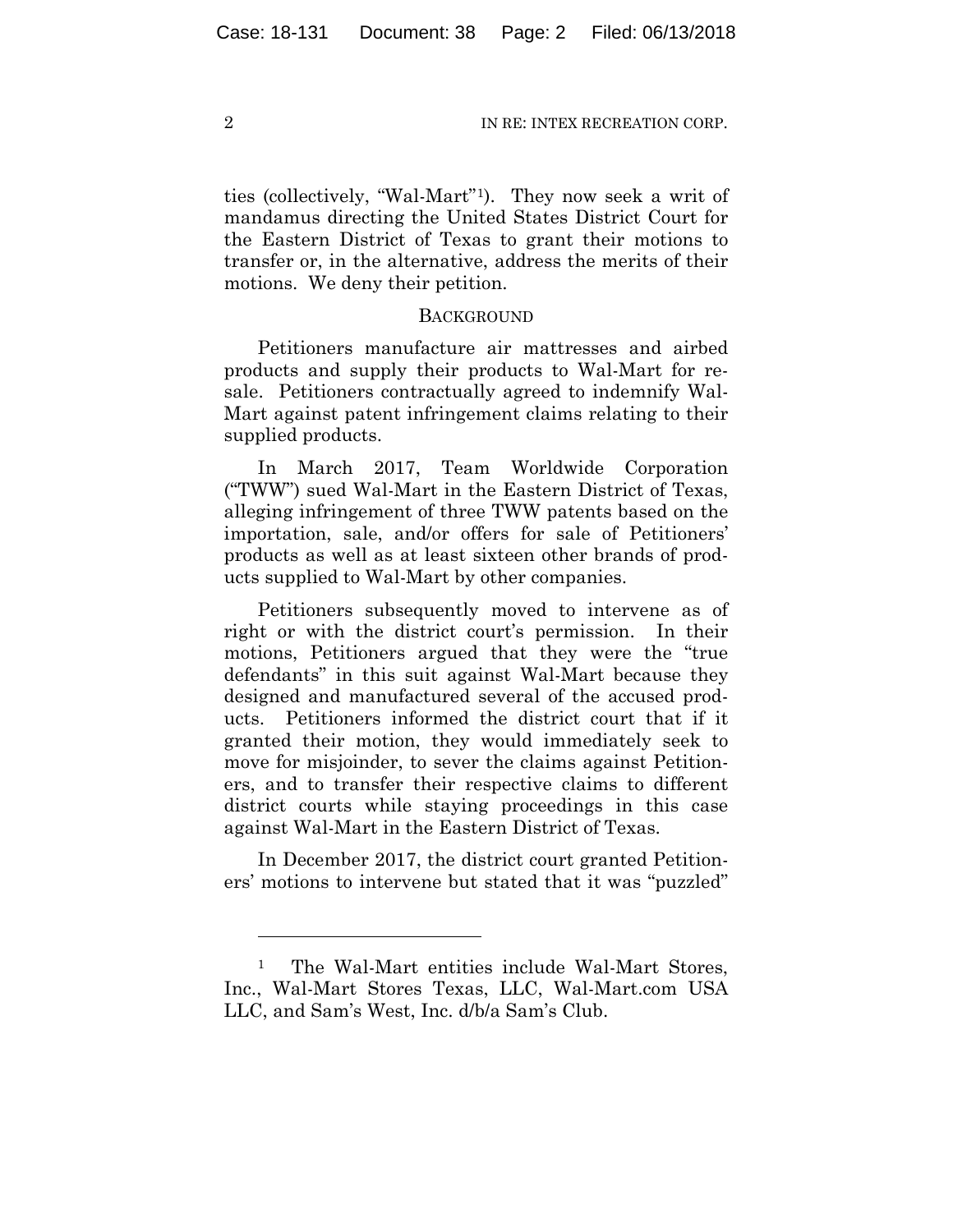by Petitioners' plan to challenge venue, as "a person intervening on either side of the controversy may not object to improper venue." Mem. Op. & Order at 13 n.4, *Team Worldwide Corp. v. Wal-Mart Stores, Inc.*, No. 2:17 cv-00235-JRG (E.D. Tex. Dec. 7, 2017) (internal quotation marks and citations omitted). Soon after, Petitioners filed their answers, asserting affirmative defenses of noninfringement and invalidity, but no counterclaims. TWW chose not to amend its complaint to add Petitioners as defendants.

Each of the Petitioners also filed motions making three related requests. Invoking 35 U.S.C. § 299 and Rules 20 and 21 of the Federal Rules of Civil Procedure, Petitioners moved to sever the claims among the various competitor suppliers, arguing that Wal-Mart was merely a "peripheral" defendant and that the design, development, and manufacture of the accused products were unrelated to each other. Invoking Rule 21 and 28 U.S.C. §§ 1400(b), 1406, and 1404(a), they moved to sever "claims" against Wal-Mart from "claims" against Petitioners and transfer the claims against Petitioners to their chosen transferee districts.2 Finally, they each moved to stay the case against Wal-Mart in the Eastern District of Texas.

On February 13, 2018, the district court denied Petitioners' motions. The district court first rejected Petitioners' reliance on § 299 and Rule 20 for severance, holding they did not apply because Petitioners entered the case through intervention, not joinder. The district court also rejected Petitioners' requests to sever, transfer, and stay, concluding that Petitioners automatically waived their

<u>.</u>

<sup>2</sup> Intex sought transfer to the Central District of California, Coleman sought transfer to the Northern District of Illinois, and Bestway sought transfer to the District of Arizona.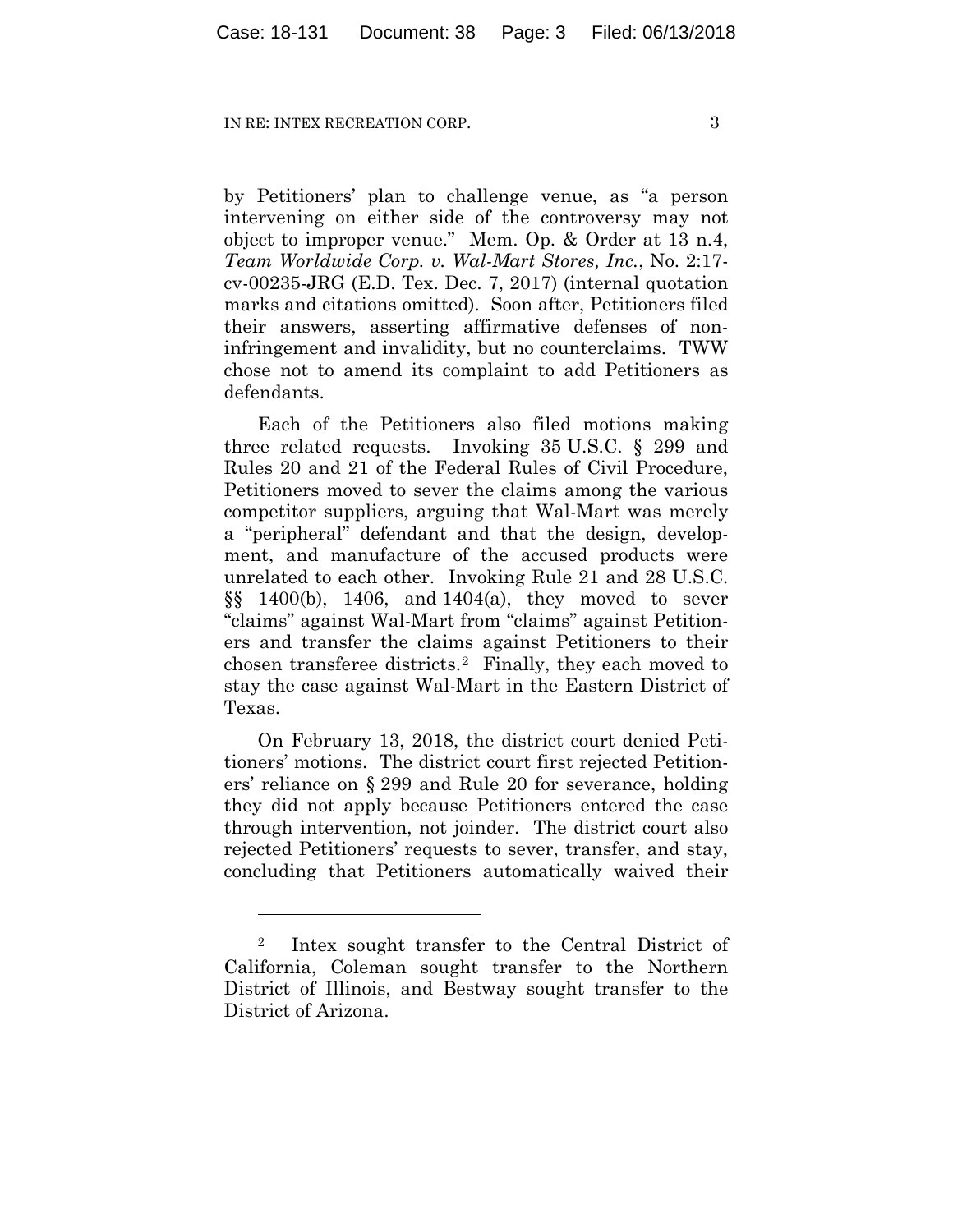ability to object to venue by intervening in the case and "cannot now question the propriety or convenience of a venue they chose to enter." Mem. Op. & Order at 15, *Team Worldwide Corp. v. Wal-Mart Stores, Inc.*, No. 2:17 cv-00235-JRG (E.D. Tex. Feb. 13, 2018). This petition for a writ of mandamus followed.

### **DISCUSSION**

A party seeking a writ bears the heavy burden of demonstrating to the court that it has no "adequate alternative" means to obtain the desired relief, *Mallard v. U.S. Dist. Court for the S. Dist. of Iowa*, 490 U.S. 296, 309 (1989), and that the right to issuance of the writ is "clear and indisputable," *Will v. Calvert Fire Ins*., 437 U.S. 655, 662 (1978) (internal quotation marks omitted). Even when those requirements are met, the court must still be satisfied that the issuance of the writ is appropriate under the circumstances. *Cheney v. U.S. Dist. Court for the Dist. of Columbia*, 542 U.S. 367, 381 (2004). Petitioners have not met their burden here.

First, Petitioners have not established that they lack "adequate alternative" means to obtain relief. Petitioners' request for relief regarding its improper venue defense can be addressed on appeal by this court after a final judgment is reached in the case. *See Bankers Life & Cas. Co. v. Holland*, 346 U.S. 379, 379–84 (1953). We also note that Petitioners could have filed declaratory judgment actions in their chosen districts and asked to enjoin or to stay this proceeding. *See In re Google Inc.*, 588 F. App'x 988, 992 (Fed. Cir. 2014) (granting mandamus directing the district court to stay patent infringement proceedings against the phone manufacturer defendants pending the outcome of Google Inc.'s action for a declaration of noninfringement and invalidity concerning the operating system that was used in the accused products and at the heart of the infringement case against Google's custom-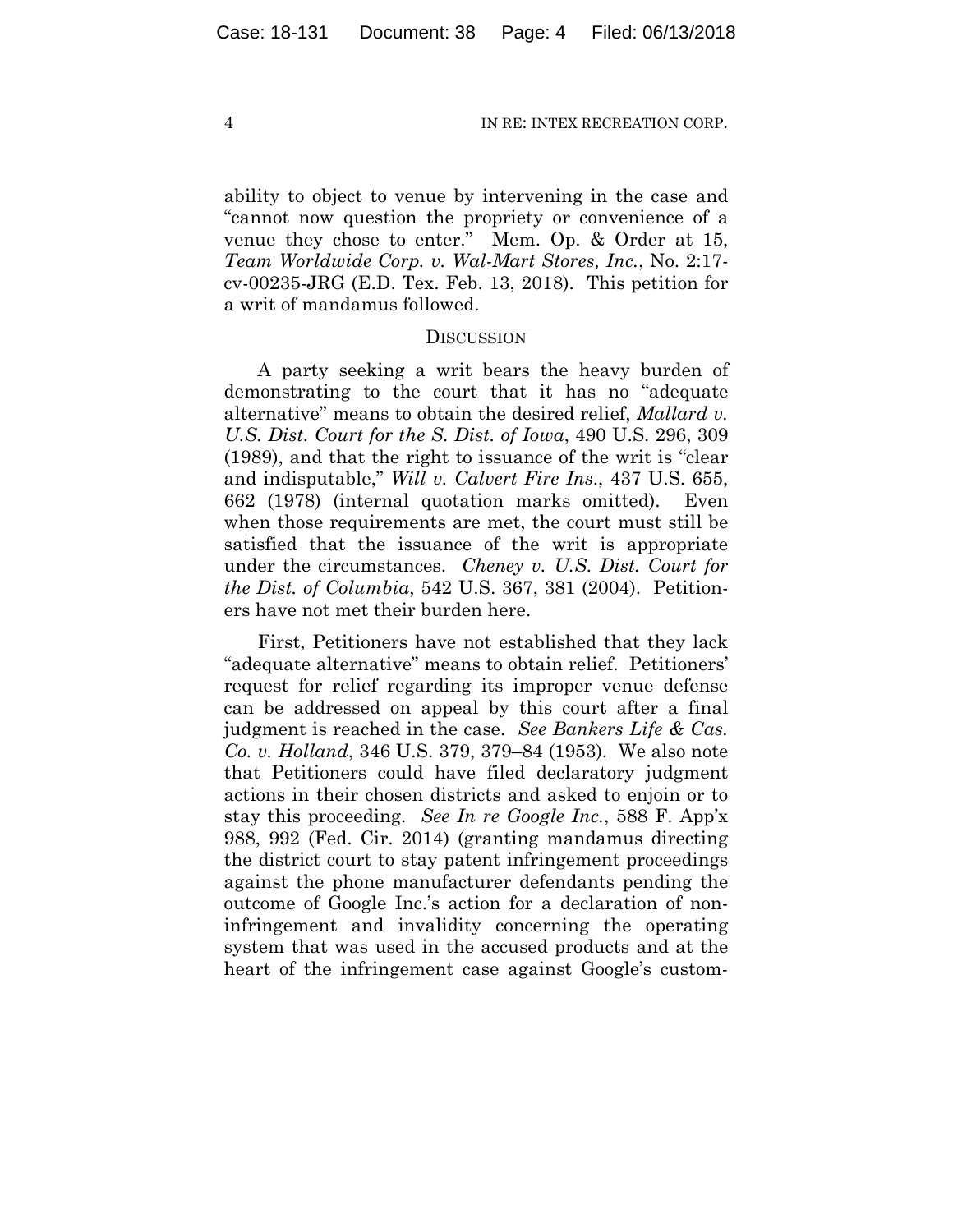1

ers). Petitioners chose not to and instead voluntarily intervened in this action.

Second, Petitioners have not shown a clear and indisputable right to relief. Neither the United States Court of Appeals for the Fifth Circuit nor this court has spoken on the issue of whether a party that voluntarily enters a case through intervention may raise a venue defense.3 This issue and the analogous issue of waiver of personal jurisdiction have divided the circuit courts. *Compare In re Bayshore Ford Truck Sales, Inc*., 471 F.3d 1233, 1248 (11th Cir. 2006) (stating that "by filing a successful motion to intervene, [the intervenor] acquiesced to . . . jurisdiction"), *with SEC v. Ross*, 504 F.3d 1130, 1149–50 (9th Cir. 2007) (stating that "[i]f the third party is intervening of right, . . . we see little reason to deprive him of any of his procedural defenses merely because the original plaintiff failed to name him as a defendant or because no other party sought to have him joined"); *see also Gradel v. Piranha Capital, L.P.*, 495 F.3d 729, 731 (7th Cir. 2007) (holding that "the receiver intervened in the Chicago suit and by doing so submitted himself to the jurisdiction of the court in which that suit was pending."); *Cty. Sec. Agency v. Ohio Dep't of Commerce*, 296 F.3d 477, 483 (6th Cir. 2002) (holding that intervenor "attempted in his motion to intervene to reserve his right to object to the

<sup>&</sup>lt;sup>3</sup> For purposes of transfer under  $\S$  1404(a), we would look to the laws of the Fifth Circuit to decide this issue. *See In re TS Tech USA Corp.*, 551 F.3d 1315, 1319 (Fed. Cir. 2008); *Storage Tech. Corp. v. Cisco Sys., Inc.*, 329 F.3d 823, 836 (Fed. Cir. 2003). As to whether a party has waived an objection under §§ 1400(b) and 1406, it does not appear that this court has decided whether issues of waiver of venue not directly tied to § 1400(b) would be governed by Federal Circuit law or regional circuit law, and we need not resolve that issue here.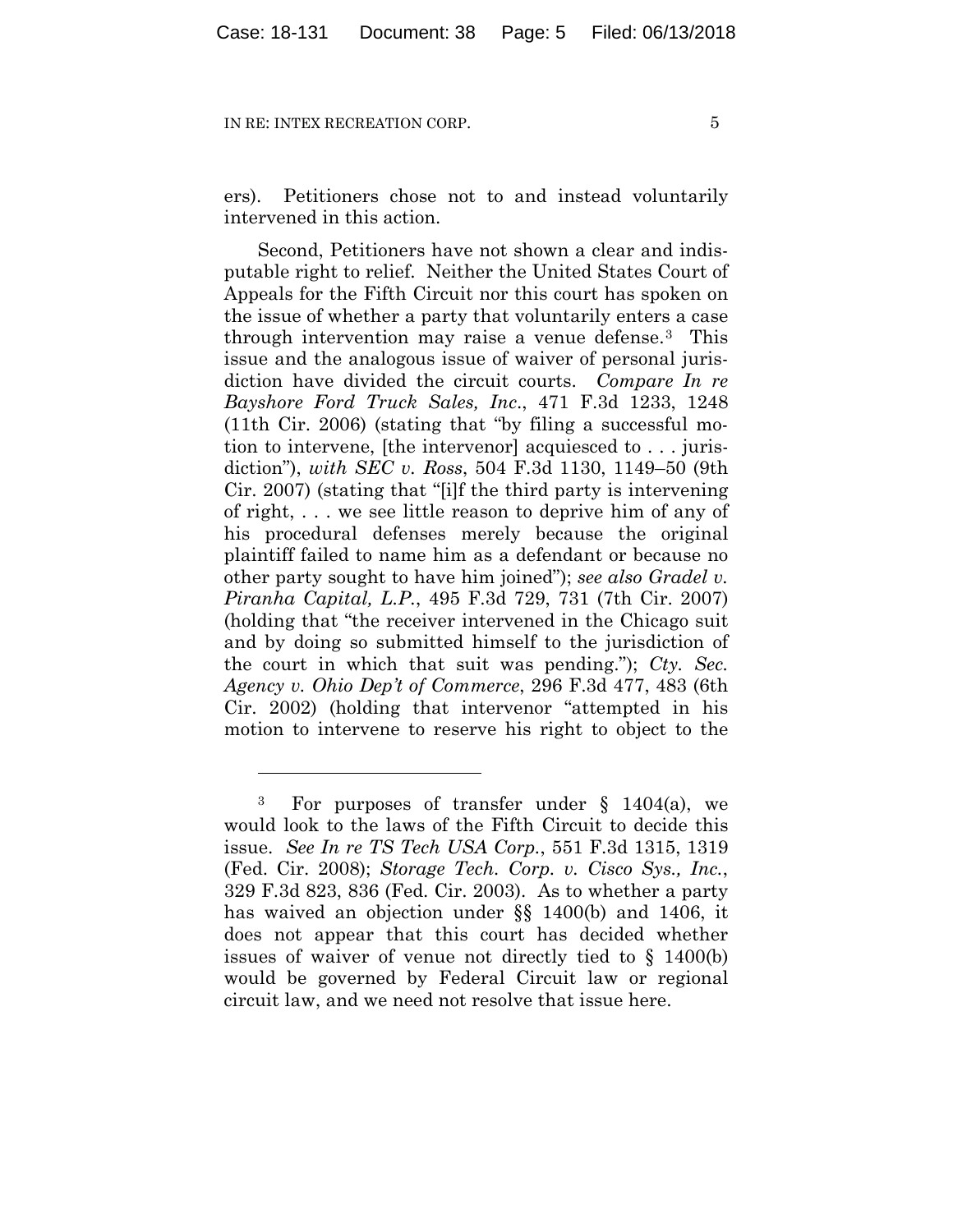district court's exercise of personal jurisdiction. This attempt, however, was unsuccessful, because a motion to intervene is fundamentally incompatible with an objection to personal jurisdiction."); *Trans World Airlines, Inc. v. C.A.B.*, 339 F.2d 56, 63–64 (2d Cir. 1964) ("Venue is a privilege personal to a defendant in a civil suit and a person intervening on either side of the controversy may not object to improper venue."); Wright & Miller, 7C Fed. Prac. & Proc. Civ. § 1918 (3d ed.) ("The intervenor cannot question venue. By voluntarily entering the action the intervenor has waived the privilege not to be required to engage in litigation in that forum."). Given the substantial amount of authority supporting the district court's decision, we cannot say that Petitioners' entitlement to relief is clear and indisputable.

Petitioners also argue that the district court abused its discretion by declining to sever the patent infringement claims against each competitor's products. We do not reach the merits of Petitioners' severance arguments at this time. Such arguments can be adequately addressed on appeal after final judgment. We note, however, that even if 35 U.S.C. § 299 is not applicable, Rule 21 provides that a "court may also sever any claim against a party." And we have stated that a district court should examine whether keeping claims together in a single case "would comport with the principles of fundamental fairness or would result in prejudice to either side." *In re Nintendo Co.*, 544 F. App'x 934, 939 (Fed. Cir. 2013) (internal quotation marks and citation omitted); *cf. In re EMC Corp.*, 677 F.3d 1351, 1360 (Fed. Cir. 2012) (explaining that a court may sever "in the interest of avoiding prejudice and delay, ensuring judicial economy, or safeguarding principles of fundamental fairness") (internal quotation marks and citation omitted). While Petitioners appear to have raised such issues in their motions, the district court did not expressly address them in its opinion considering whether the claims against Wal-Mart should